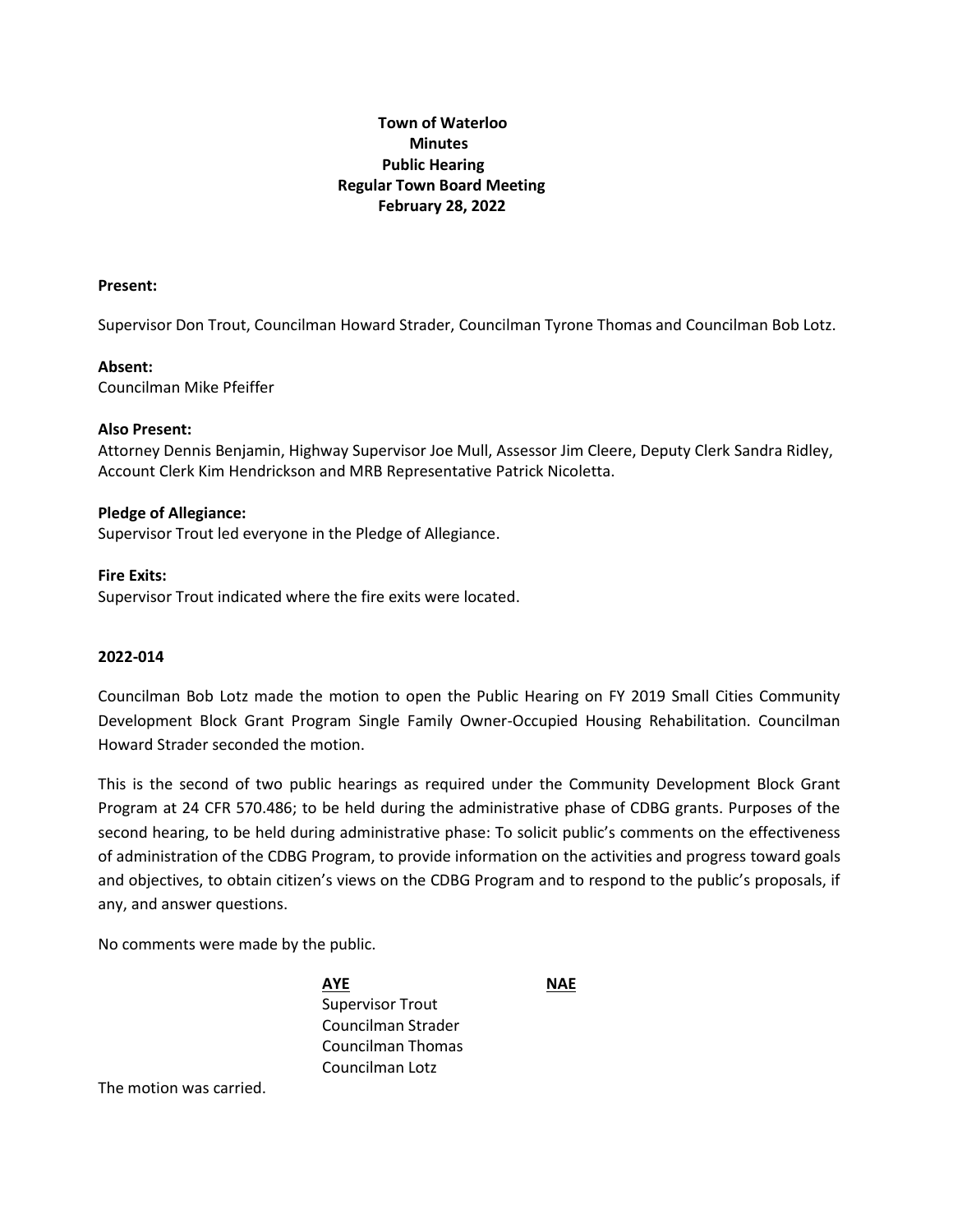Supervisor Trout immediately opened the Regular Town Board Meeting.

### **2022-015**

Councilman Strader made the motion to approve the Consent Agenda as follows: Councilman Lotz seconded the motion.

> Approval of Minutes – January  $24<sup>th</sup>$ , 2022 Regular Board Meeting February 10<sup>th</sup>, 2022- Special Town Board Meeting

| <b>Approval of Bills:</b>               |              |
|-----------------------------------------|--------------|
| <b>GENERAL FUND - TOWNWIDE</b>          | \$114,015.99 |
| <b>GENERAL - PART TOWN</b>              | 710.92       |
| <b>HIGHWAY - TOWNWIDE</b>               | 1796.49      |
| HIGHWAY - PART-TOWN                     | 14,795.10    |
| <b>BORDER CITY LIGHT DISTRICT</b>       | 5,470.98     |
| <b>WATERLOO SEWER DISTRICT #1</b>       | 879.26       |
| 5 & 20 SEWER DISTRICT                   | 59,666.43    |
| <b>BURGESS ROAD WATER DISTRICT</b>      | 16,534.02    |
| BORDER CITY WATER DISTRICT              | 11,806.91    |
| POWDERLY ROAD WATR DISTRICT             | 163.54       |
| <b>BREWER ROAD SOUTH</b>                | 3,061.70     |
| RTE 96, REED, HECKER, MILLS, KINGS WD 5 | 102.35       |
| PRE-EMPTION WATER DISTRICT 6            | 213.21       |
| TOTAL:                                  | \$229,216.90 |
| TOTAL:                                  | \$229,216.90 |

Approval of the Town Clerk's Monthly Report Approval of the Canine Report

**AYE NAE** Supervisor Trout Councilman Strader Councilman Thomas Councilman Lotz

The motion was carried.

**MRB** Engineer, Mr. Pat Nicoletta reviewed the Full Environmental Assessment Form, Part 1 – Project and Setting with the Town Board.

### **2022-016**

Councilman Lotz made the motion (SEQR) declaring Waterloo intention to be Lead Agency for the Sewer Use Law. Councilman Strader seconded the motion. It is as follows: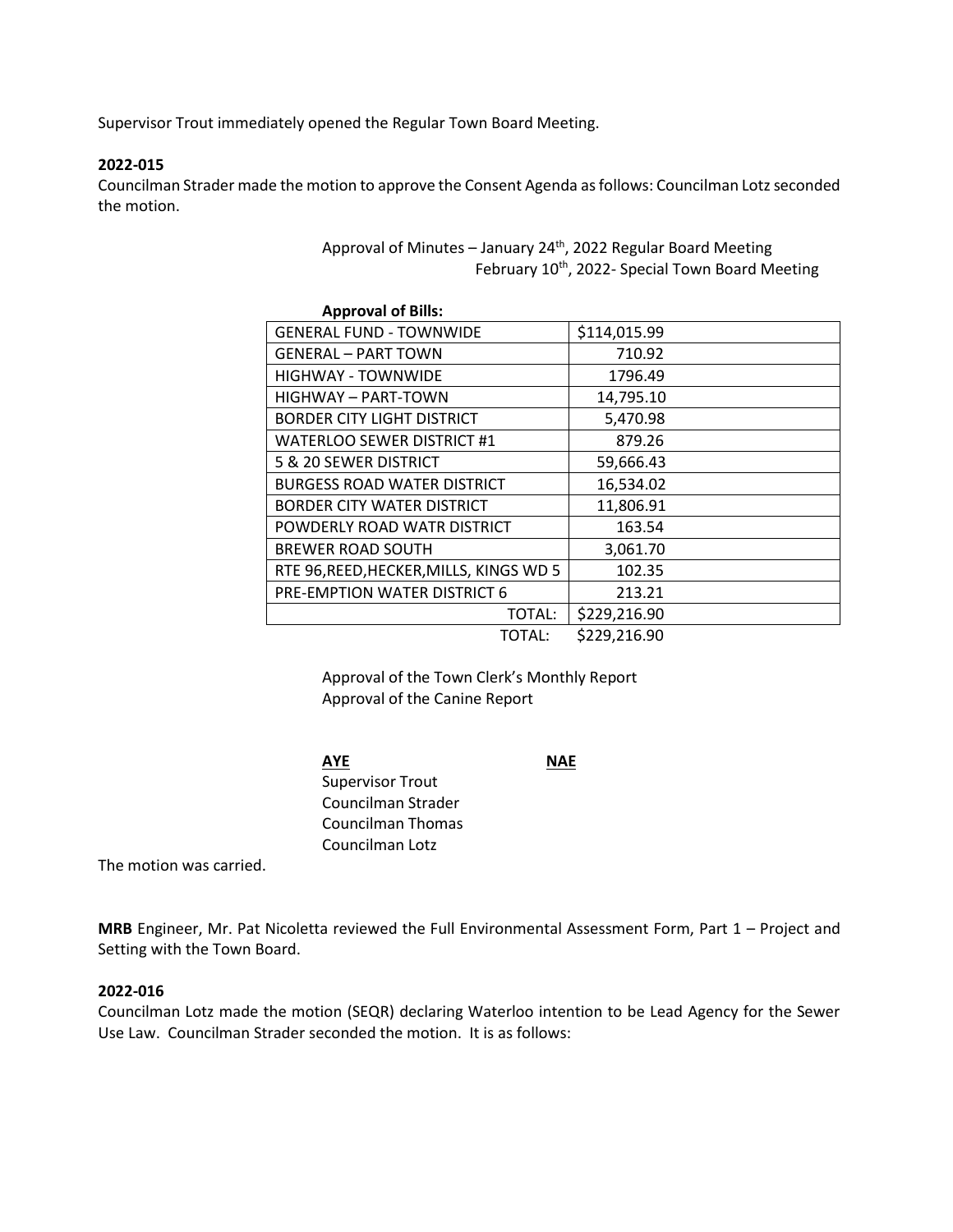### **SEQR RESOLUTION Declaring the Intent to be Lead Agency**

**WHEREAS**, the Town of Waterloo Town Board (hereinafter referred to as "Town Board") has reviewed the New York State Environmental Quality Review Act ("SEQRA") Full Environmental Assessment Form ("EAF") Part 1, prepared by the MRB Group (hereinafter referred to as "Town Engineer") on the above-referenced Town of Waterloo Town Sewer Use Law (hereinafter referred to as "Action"); and

**WHEREAS**, the Town Board determines that said Action is classified as a Type 1 Action under the State Environmental Quality Review ("SEQR") Regulations; and

**WHEREAS**, the Town Board determines that said Action is also subject to review and approval by other involved agencies under the SEQR Regulations; and

**WHEREAS**, the Town Board determines that it is the most appropriate agency to insure the coordination of this Action and will provide written notifications to all involved and interested agencies, for the purposes of conducting a coordinated review and making the determination of significance thereon under the SEQR Regulations.

**NOW, THEREFORE BE IT RESOLVED** that the Town Board does hereby declare its intent to be designated as the lead agency for the Action and directs the Town Supervisor to sign and date the Full EAF Part 1.

**BE IT FURTHER RESOLVED**, that the Town Engineer is directed to provide notice hereof to the involved and interested agencies, seeking their agreement (or objection thereto) in writing on or before noon on **Tuesday, April 5, 2022.**

> **AYE NAE** Supervisor Trout Councilman Strader Councilman Thomas Councilman Lotz

The motion was carried.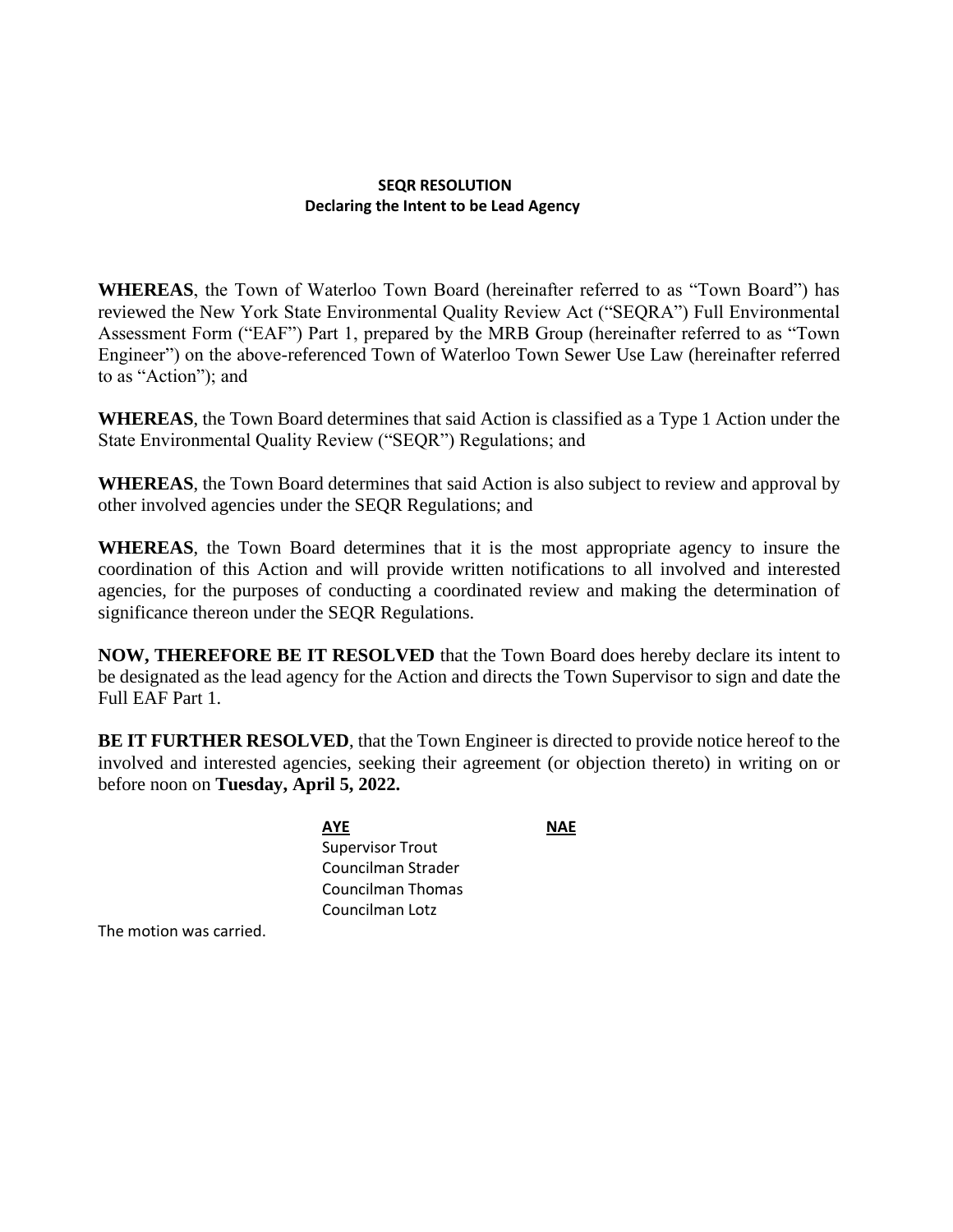### **2022-017**

Councilman Strader made the motion to approve the transfer of \$48,750 from Savannah Bank Account to Community Bank for the employee Health Savings Card (HAS) – Lifetime Benefits Solutions. Councilman Lotz seconded the motion.

> **AYE NAE** Supervisor Trout Councilman Strader Councilman Thomas Councilman Lotz

The motion was carried.

### **2022-018**

Councilman Strader made the motion to move \$215,397.40 from Public Funds (Savannah Bank Account) to (Savannah Bank Water/Sewer Account). Taxes payable from the Town of Waterloo Tax Collector, Tammy A. Morabito. Councilman Lotz seconded the motion.

> **AYE NAE** Supervisor Trout Councilman Strader Councilman Thomas Councilman Lotz

The motion was carried.

### **2022-019**

Councilman Thomas made the motion to accept the Fee/Rate Schedule for the water and sewer billing rates for 2022. Town-wide Water Districts: the water rate is \$62.60 (up to 7,475 gallons) and \$6.26 per 1,000 gallons thereafter, billed quarterly. Town-wide Sewer Districts: the sewer rate is a flat rate of a \$110.00 per unity, billed quarterly. Councilman Lotz seconded the motion.

> **AYE NAE** Supervisor Trout Councilman Strader Councilman Thomas Councilman Lotz

The motion was carried.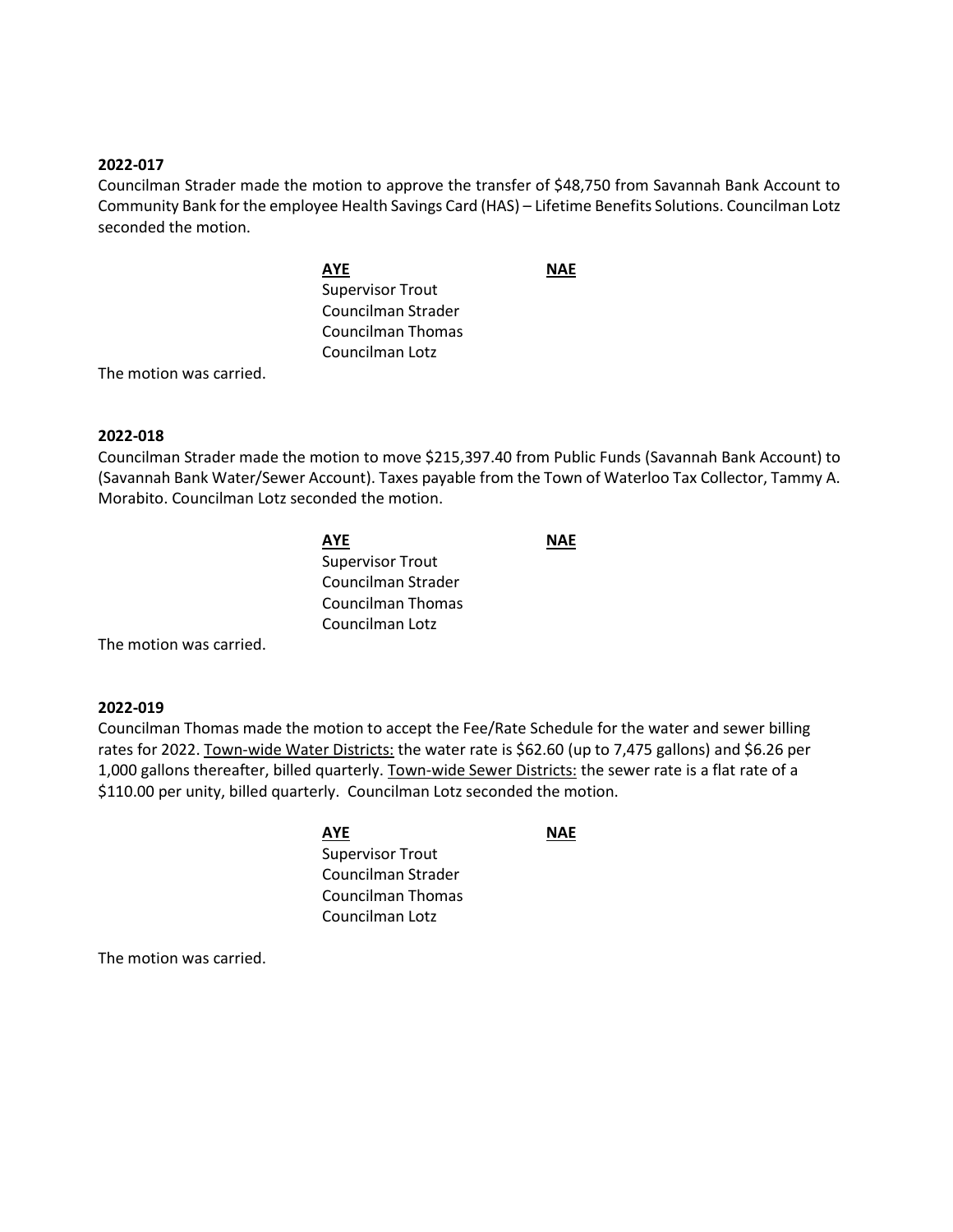### **2022-020**

Councilman Thomas made the motion to accept the Community Benefits account that is reserved with Savannah Bank, to be used appropriately for projects allocated during the budget process or special meetings. In addition, funds will be used to stabilize the town's tax rates yearly. Councilman Lotz seconded the motion.

> **AYE NAE** Supervisor Trout Councilman Strader Councilman Thomas Councilman Lotz

The motion was carried.

### **Committee Reports**:

Councilman Lotz stated that it has been quiet. They have been checking the manholes, lift stations, and the Serven Use Ordinance. He stated that the Bi-oxide system is down. There is grease build-up. Pat Nicoletta commented that he plans to have this system cleaned out. His plan is to rework the pumps and wait two weeks and then perhaps start with a lower dose. Highway Superintendent Joe Mull commented that the same thing could happen again. Councilman Lotz stated that we perhaps needed a bubbler or a mixer. Highway Superintendent Joe Mull thinks that a mixer is also a great idea. Councilman Lotz said let's wait and see after the two weeks what we will be dealing with. Pat Nicoletta commented that a technician will be sent out to make sure of the proper dosage. Everyone agreed to see what transpires after the two weeks and then reassess.

Councilman Strader stated that he contacted Commissioner Brian Dwello of the Border City Fire Dept. and everything is going well there.

Assessor Jim Cleere stated that it was the last day for all exemptions to be turned in. It's the busy time of year. His office has had 6-8 zoning permits come in and that he is working with a local business owner who is taking over the old Emile's restaurant in Border City.

Highway Superintendent Joe Mull gave an update on the Town of Waterloo 2022 proposed road resurfacing projects. He provided a list of the roads that will be included in this project. Some will be oil and stone and some will be paved. Supervisor Trout asked if there was a permit needed from conservation for the Powderly Road culvert. Joe said we did not need one.

#### **Supervisor comments:**

A fire-proof filing cabinet was purchased for Robin (Court Clerk) in the amount of \$1,400.00 from Amazon.